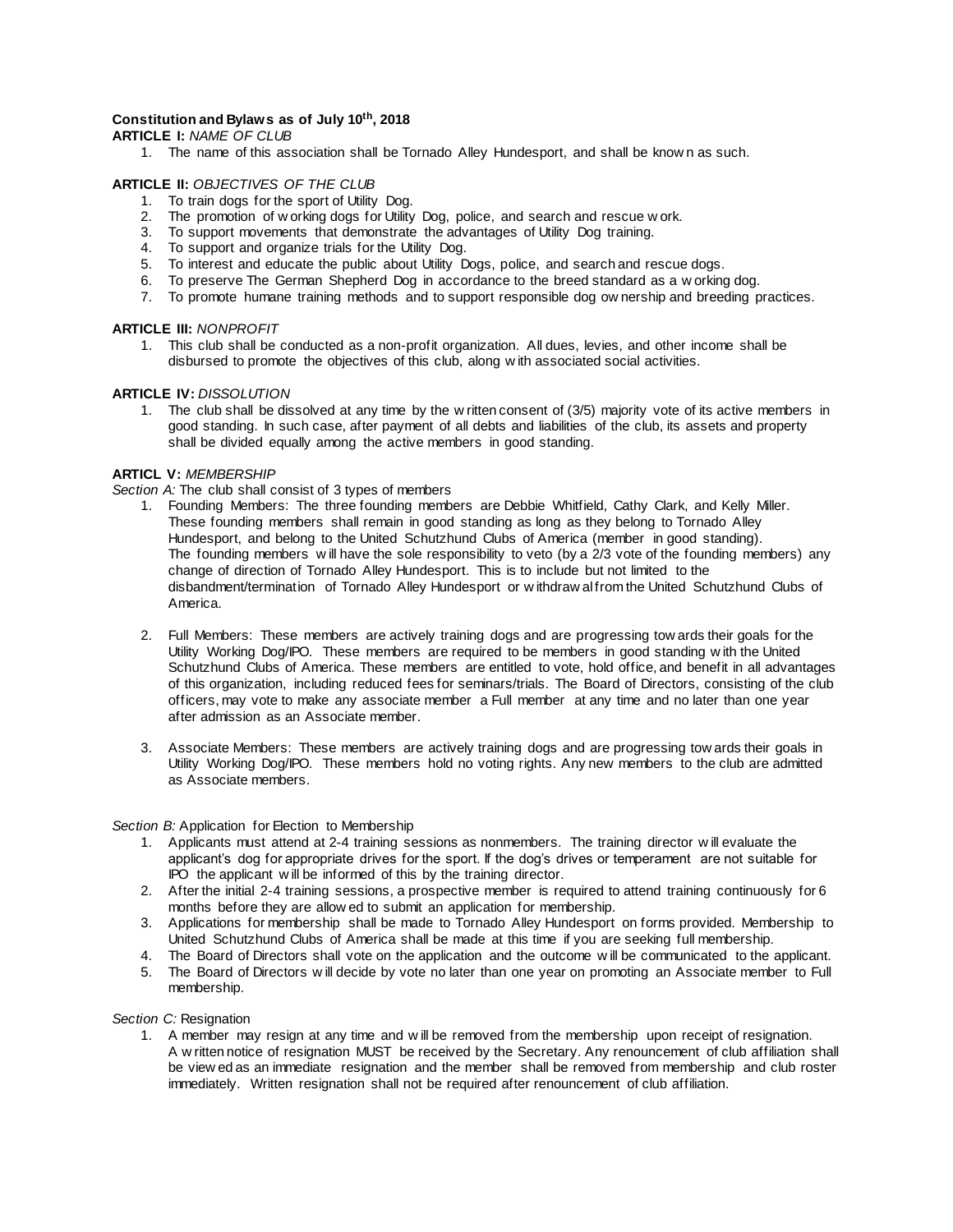*Section D:* Suspension

- 1. Any member may be suspended by a 3/5 vote by the Board of Directors or automatically as provided for, elsew here in the bylaw s.
- 2. Any member under suspension shall be allow ed to participate in training, club trials, club seminars, or be allow ed to vote.
- 3. Any member under suspension can petition for reinstatement w ithin 30 days of the suspension by requesting a hearing w ith the Board of Directors.
- 4. Any member under suspension for more than 30 days shall be expelled from membership automatically.

*Section E:* Membership Responsibilities

- 1. Members are responsible for maintaining all equipment used in the training program and all club property.
- 2. Members shall provide or otherw ise arrange for various equipment necessary to keep the training program operating.
- 3. Each member shall greet visitors, answ er questions, offer explanations, and provide good relations for the interested public.
- 4. Each member is responsible for ensuring that guest animals are fully vaccinated prior to entering the training grounds.

## **ARTICLE VI:** *DUES AND SPECIAL LEVIES*

*Section A:* Dues and Fees

- 1. The individual membership dues for one person are \$150.00 per year.
- 2. The family membership dues, for tw o people living at the same address are \$225.00 per year.
- 3. Youth membership dues are based on age (until age 18 w here youth members shall become full members) and are figured as such: 7 years old, \$7.00 /yr dues, 16 years old, \$16.00/yr dues.
- 4. Helpers may receive reduced fees as seen fit by the Board of Directors, based on their attendance and abilities.
- 5. There is a one-time (as long as the member is in good standing) equipment/initiation f ee of \$100.00 for every member.
- 6. There is a nonmember training fee of \$20.00 for training w ith the club on scheduled training days.
- 7. Membership dues are paid on or before March 1<sup>st</sup> each year. A copy of the United Schutzhund Clubs of America membership card shall be included w hen the dues are paid each year. Members joining after March 1<sup>st</sup> shall have their membership dues prorated. There will be NO REFUNDS of club dues for any reason.
- 8. All issues concerning funds, dues, and fees w ill be discussed w ith the Treasurer. The Treasurer shall make him/herself available immediately before or follow ing training. Issues concerning money shall not be discussed during training sessions, seminars, or trials.

*Section B:* Special Levies

1. The membership may approve by a majority vote by the Board of Directors, the collection of a special equal levy against the membership to meet the expenses of the club.

*Section C:* Nonpayment of Dues or Special Levies

- 1. Active members w ho fail to pay their dues on March  $1<sup>st</sup>$  w ill be given a 30 day grace period. If dues remain unpaid after the grace period the member w ill be removed from the club roster.
- 2. Any member, w hose share of a special levy remains unpaid for one month after the approval of said levy, shall be notified by the secretary or the treasurer. If said levy remains unpaid for another 30 days, the member shall be suspended.

# **ARTICLE VII:** *TRAINING*

**Section A: Training Expectations** 

- 1. It is the policy of this club for all members and guests to observe all training field safety rules at all times.
- 2. It is the policy of this club that 3 dogs per person w ill be given priority over extra dogs. The training of extra dogs at any training session can be done only w ith the consent of the Training Director and must not interfere w ith the timely training of other dogs. Extra dogs and nonmember dogs w ill be trained last in the session.
- 3. Extra dogs ow ned by club members that are under six months of age may be staked or tied out during training sessions, or brought to sessions for socialization, provided that such action does not interfere w ith the training of other dogs. A helper w ith the consent of the training director may w ork puppies briefly.
- 4. Prospective members and guests of members may attend training sessions. They may not enter into training activities of the club except by the consent of the presiding officer or training director. Dogs must be fully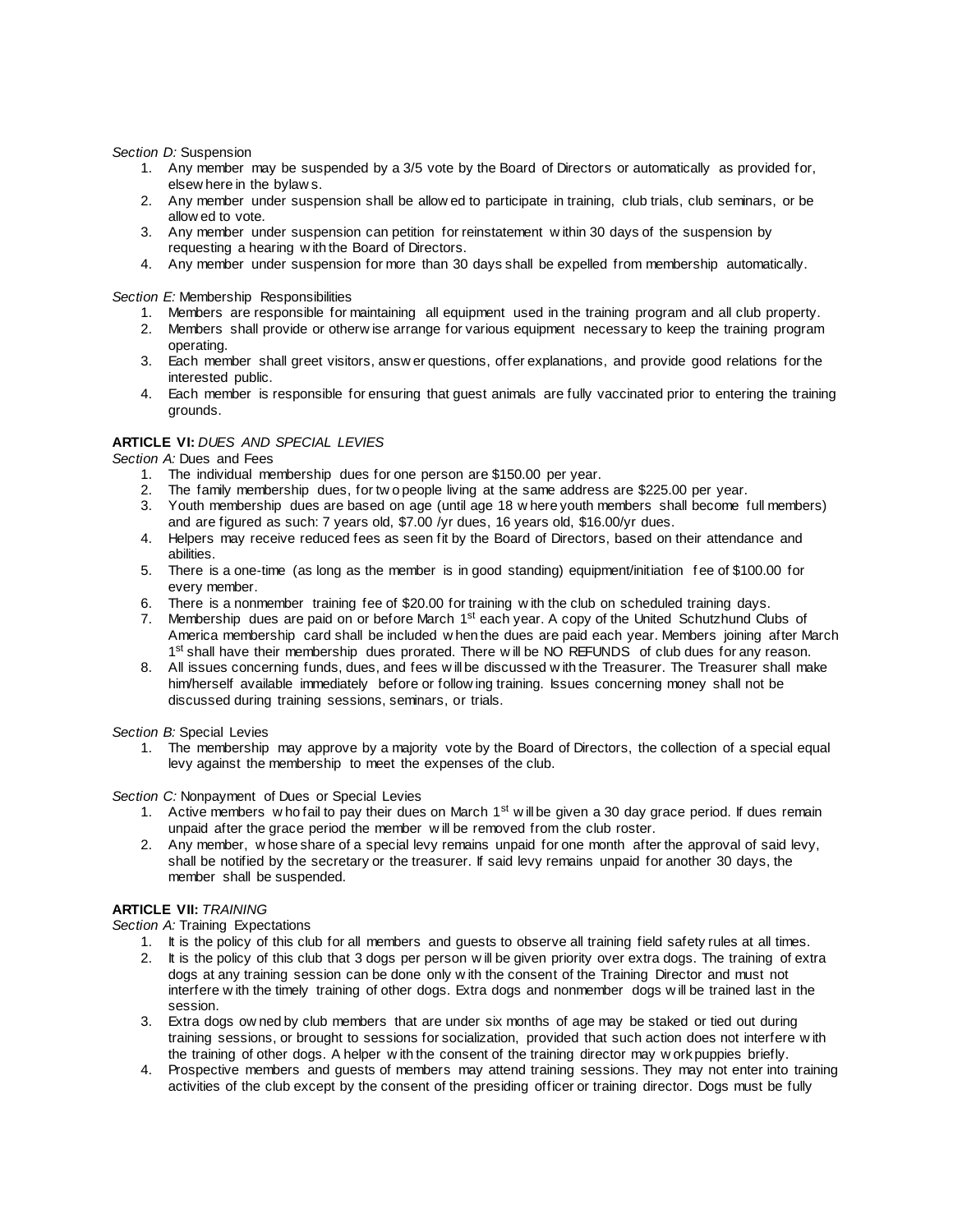vaccinated and all nonmember or guest dogs are required to register w ith the sec retary or treasurer and pay the nonmember training fee.

- 5. The training director may require any member, at any time to demonstrate their dog's progress in phases other than the protection phase. In order for any dog to participate in the protection phase, the training director/helpers must be convinced that the dog is genuinely being trained for the sport of Utility Dog/IPO. The training director/helpers reserve the right to refuse protection training for any dog.
- 6. Prior to entering any trial, members are required to present their dog to the training director and helpers for evaluation in all three phases. This allow s the training director/helpers to evaluate the dog's performance and decide if the dog is ready to trial.
- 7. Members may not participate in a training session unless their membership dues are current. If dues are not current a nonmember training fee must be paid.
- 8. Utility Dog/IPO training is a three-phase sport. Any member that show s up to a training session more than 20 minutes late shall be last in order to get their dog w orked in each phase. It is vital that members are present and participate in all three phases.
- 9. Training w ith any other club during scheduled Tornado Alley Hundesport training times w ill not be permitted. Due to liability issues as w ell as for the w ell-being and camaraderie of the club, any member w ho chooses to do otherw ise and is documented in engaging at such training w ill be brought up on disciplinary charges by the Board of Directors. These charges can result to suspension and/or expulsion from Tornado Alley Hundesport at the discretion of the Board of Directors. The only exception to this rule is if a member is also an active member of another USCA or DVG club (w hich at said training time w ould be under that club's jurisdiction) or the member has resigned from Tornado Alley Hundesport and has chosen to be an Auslander. If training as an Auslander w ith Tornado Alley Hundesport, the nonmember training fee w ill apply.

# *Section B:* Charges of Misconduct

1. Any member may refer charges against another member for alleged misconduct prejudicial to the interests of the club. Written charges w ith specific details must be submitted in duplicate and forw arded to the secretary of the club w ith a deposit of \$10.00, w hich shall be forfeited if such charges are not sustained. All charges w ill be heard before the Board of Directors. The Board of Directors shall fine, suspend or expel from the club or take other measure as me by deemed advisable as a results of these charges. The accused member must be allow ed to present their case to the Board of Directors.

## **ARTICLE VIII:** *BOARD OF DIRECTORS*

- 1. The control and management of the affairs of the club shall be vested in the Board of Directors; consisting of at least 2 but not more than 5 members.
- 2. The Board of Directors shall consist of:
	- a. President
	- b. Vice President
	- c. Secretary
	- d. Treasurer
	- e. Director-at-Large
- 3. The President shall call regular meetings of the Board of Directors at least annually. Board meetings may precede or follow regular general membership meetings.
- 4. Special meetings of the Board of Directors may be called at any time by the President or tw o officers acting in concert.
- 5. A majority of the officers being present shall constitute a quorum to conduct regular business. The Board shall have the pow er to fill any vacancy that may occur betw een elections, except that of President.
- 6. The secretary or treasurer shall keep minutes of the Board meetings, w hich should be available to any member at any time.
- 7. The Board shall have general supervision over all disbursement of the treasurer and shall audit accounts, and records annually and prior to all elections.
- 8. The Board shall have the pow er to appoint committees and assistant officers from among the membership.

## **ARTICLE IX:** *OFFICERS AND THEIR RESPONSIBILITIES*

- 1. President: The President shall preside at all meetings and act as the chief executive of the club. He/She shall be a member of all committees.
- 2. Vice President: The Vice President shall, in the absence of the President, perform all duties of the President. He/She w ill officially greet visitors and control their location and movements at the training grounds w hile dogs are in training.
- 3. Secretary: The Secretary shall have charge of all correspondence, keep records, and roll of members, the minutes of general membership meetings, and Board of Directors meetings, as w ell as election results.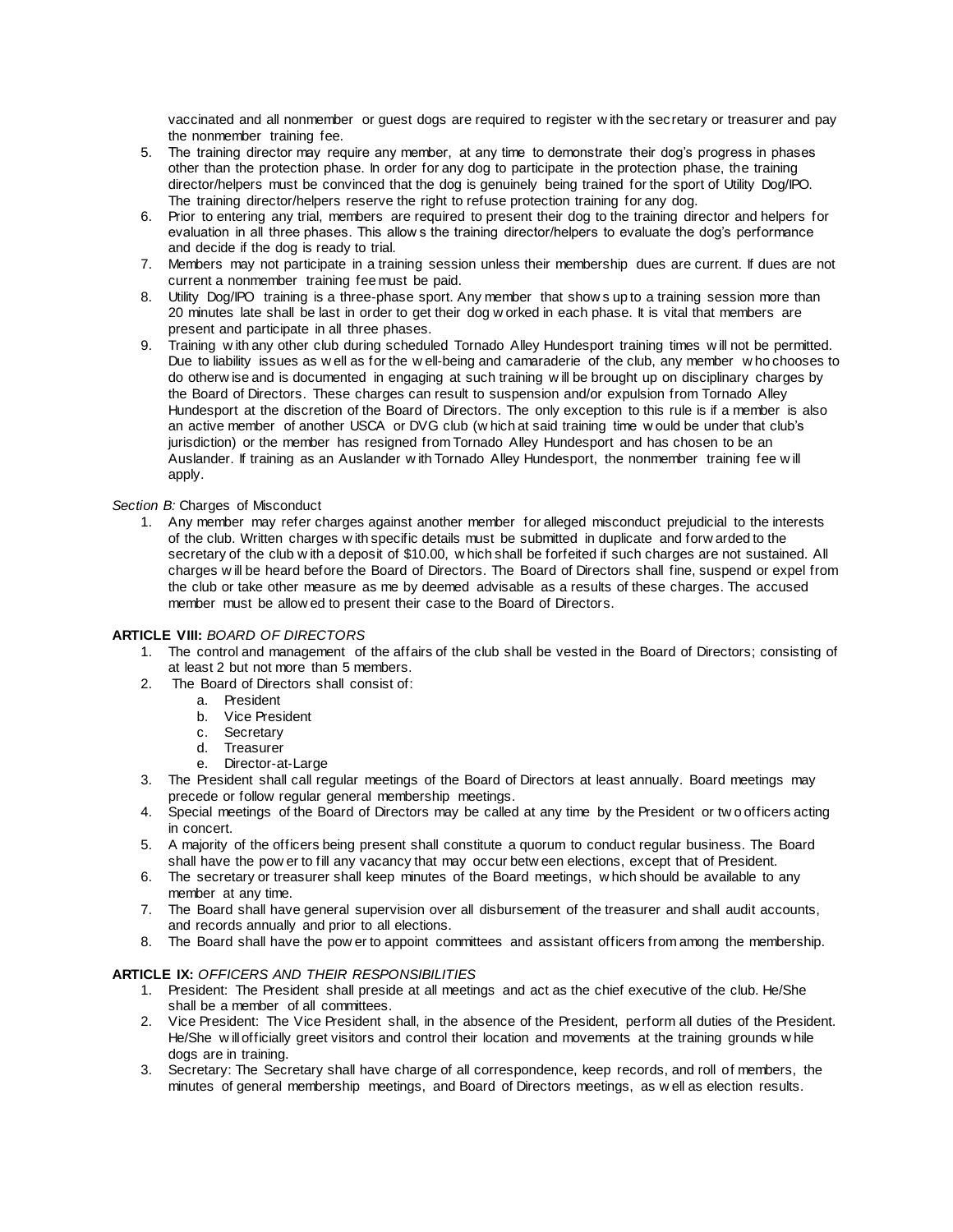- 4. Treasurer: The Treasure shall receive, collect and disperse all funds of the club. Disbursements shall be made only by signed vouchers, w hich shall be kept as a part of the permanent record system, w hich shall include an account book of all receipts and disbursements. He/She shall render a formal statement regarding the club funds annually and informally at all meetings.
- 5. Director-at-Large: Shall have the pow er to fill any vacancy that may occur betw een elections except that of the President.

# **ARTICLE X:** *ELECTION OF OFFICERS*

- 1. The Training Director is selected by the Board of Directors and is responsible for w orking w ith handlers to develop their training plans. The Training Director does not serve in the Board of Directors.
- 2. Officers shall be elected by the full members in good standing for a term of one year, at the annual meeting of the club to be held in April of each year. Each member may vote one nominee for each office.
- 3. Nominations for officers shall be made from the membership at the April meeting, All nominations must be seconded. Prior to the election, the Secretary shall receive consent to hold office from all nominees.
- 4. Any full member w hose dues or levies remain unpaid on Election Day shall be disqualified from voting or holding office.

## **ARTICLE XI:** *PARLIAMENTARY AUTHORITY*

1. The current edition of the Roberts Rules of Order shall govern this association in all parliamentary situations that are not covered in the law , or in this constitution, and by-law s, or adopted rules. In case of conflict betw een provisions of the constitution and the bylaw s and the parliamentary provision of Roberts Rule of Orders, the provisions of this constitution and bylaw s shall prevail.

## **ARTICLE XII:** *MEETINGS*

1. General membership meetings to conduct business shall be held in conjunction w ith training sessions. Tw o officers must be present for an official meeting and/or vote to take place.

## **ARTICLE XIII:** *CONSTITUTIONAL AMMENDMENTS*

- 1. The constitution and bylaw s may be amended, altered, or repealed by a 3/5 vote of the Board of Directors.
- 2. The Board of Directors do not have to all be present to vote, although all Board members must vote, w hich can be done via phone follow ed by a confirmations email of the phone call vote.

## **ARTICLE XIV:** *EMPOWERED REPRESENTATIVE*

- 1. This club, at each annual meeting, w ill elect from the general membership, one person w ho w ill be the club delegate to the parent organization, the United Schutzhund Clubs of America.
- 2. This delegate must be an active member in good standing w ith the club, must not have any disciplinary action pending from Tornado Alley Hundesport or USCA. All dues and levies payable to Tornado Alley Hundesport and USCA must be paid in full.
- 3. This delegate w ill begin his/her one-year term as the club's empow ered representative to the Board of Directors of the United Schutzhund Clubs of America effective w ith the annual meeting of the United Schutzhund Clubs of America.

## **ARTICLE XV:** *CLUB DUES TO UNITED SCHUTZHUND CLUBS OF AMERICA*

1. This club must pay the treasurer of the Unites Schutzhund Clubs of America an annual fee as prescribed by the parent organization, upon the date of affiliation w ith the United Schutzhund Clubs of America and every year thereafter.

## **ARTICLE XVI:** *BREEDING CODE OF ETHICS*

- 1. This club shall support and practice humane and ethical breeding guidelines.
- 2. This club firmly believes in the complete German Shepherd Dog and shall continue to strive to improve on the quality of breeding. The follow ing standards shall be met by any and all applicant and club members that are considering or are actively breeding dogs:
	- a. All dogs must be a minimum of 20 months of age.
	- b. All dogs must have a w orking title or be certified w orking dogs.
	- c. Hips and elbow s must be xrayed and certified w ith a grade of passing. No dogs shall be bred if they are deemed to be dysplastic, arthritic, or have abnormal elbow s.
	- d. All dogs must be of stable mind and sound temperament.
	- e. All dogs must be in good overall health and present w ith no breed faults.
- 3. Any applicant for membership or member that chooses to breed any dog w ithout follow ing the Breedinfg Code of Ethics as set forth by Tornado Alley Hundesport shall be dismissed immediately from Tornado Alley Hundesport.